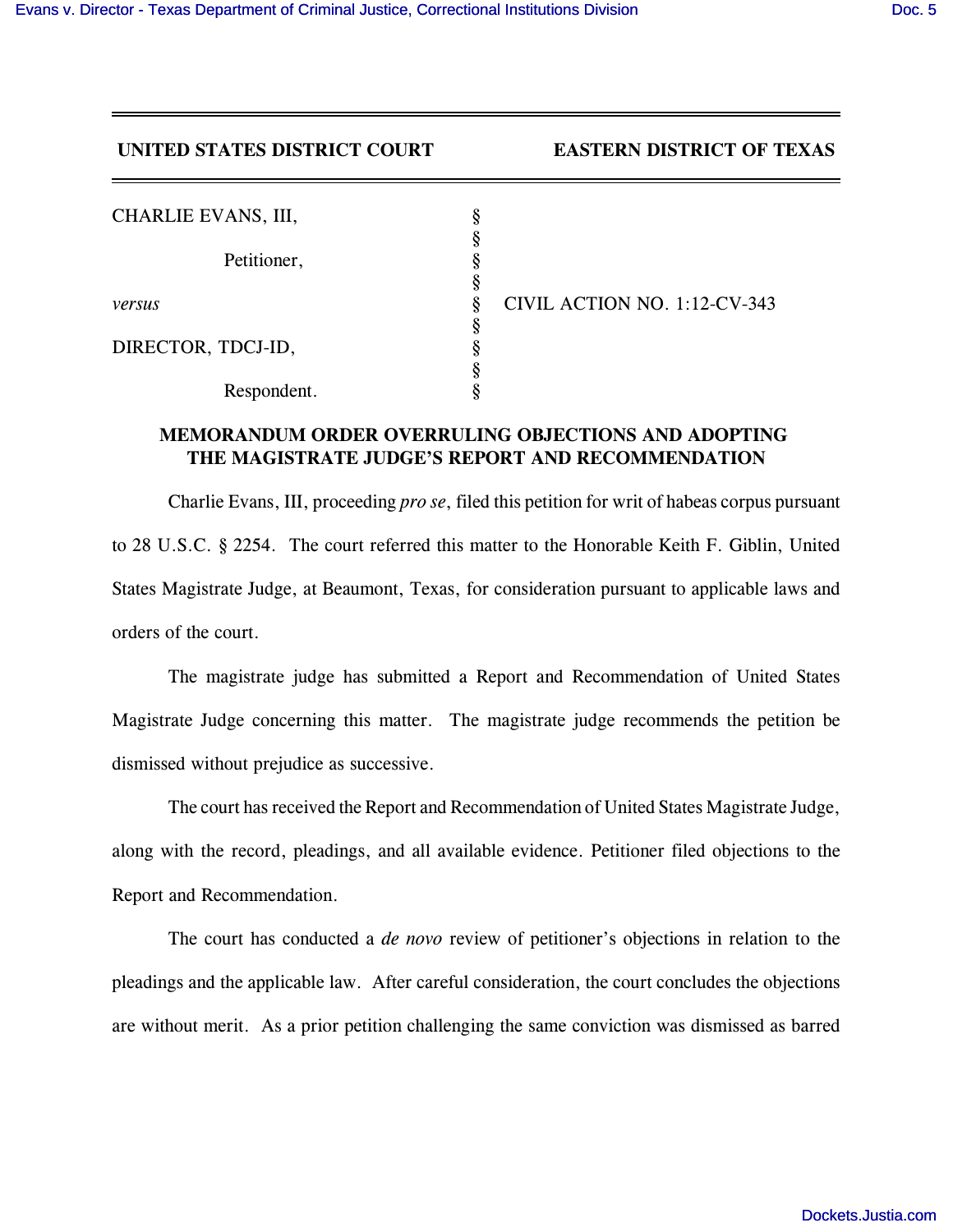by the applicable statute of limitations, the magistrate judge correctly concluded that the current petition is successive.

## **ORDER**

Accordingly, petitioner's objections are **OVERRULED**. The findings of fact and conclusions of law of the magistrate judge are correct and the report of the magistrate judge is **ADOPTED**. A final judgment will be entered dismissing the petition.

In addition, the court is of the opinion petitioner is not entitled to a certificate of appealability. An appeal from a final judgment denying habeas relief may not proceed unless a judge issues a certificate of appealability. *See* 28 U.S.C. § 2253. The standard for a certificate of appealability requires the petitioner to make a substantial showing of the denial of a federal constitutional right. *See Slack v. McDaniel*, 529 U.S. 473, 483-84 (2000); *Elizalde v. Dretke*, 362 F.3d 323, 328 ( $5<sup>th</sup>$  Cir. 2004). To make a substantial showing, the petitioner need not establish that he would prevail on the merits. Rather, he must demonstrate that the issues are subject to debate among jurists of reason, that a court could resolve the issues in a different manner, or that the questions presented are worthy of encouragement to proceed further. *See Slack*, 529 U.S. at 483-84. Any doubt regarding whether to grant a certificate of appealability should be resolved in favor of the petitioner, and the severity of the penalty may be considered in making this determination. *See Miller v. Johnson*, 200 F.3d 274, 280-81 (5<sup>th</sup> Cir.), *cert. denied*, 531 U.S. 849 (2000).

In this case, the petitioner has not shown that the issue of whether his petition is successive is subject to debate among jurists of reason. The factual and legal questions raised by petitioner have been consistently resolved adversely to his position and the questions presented are not